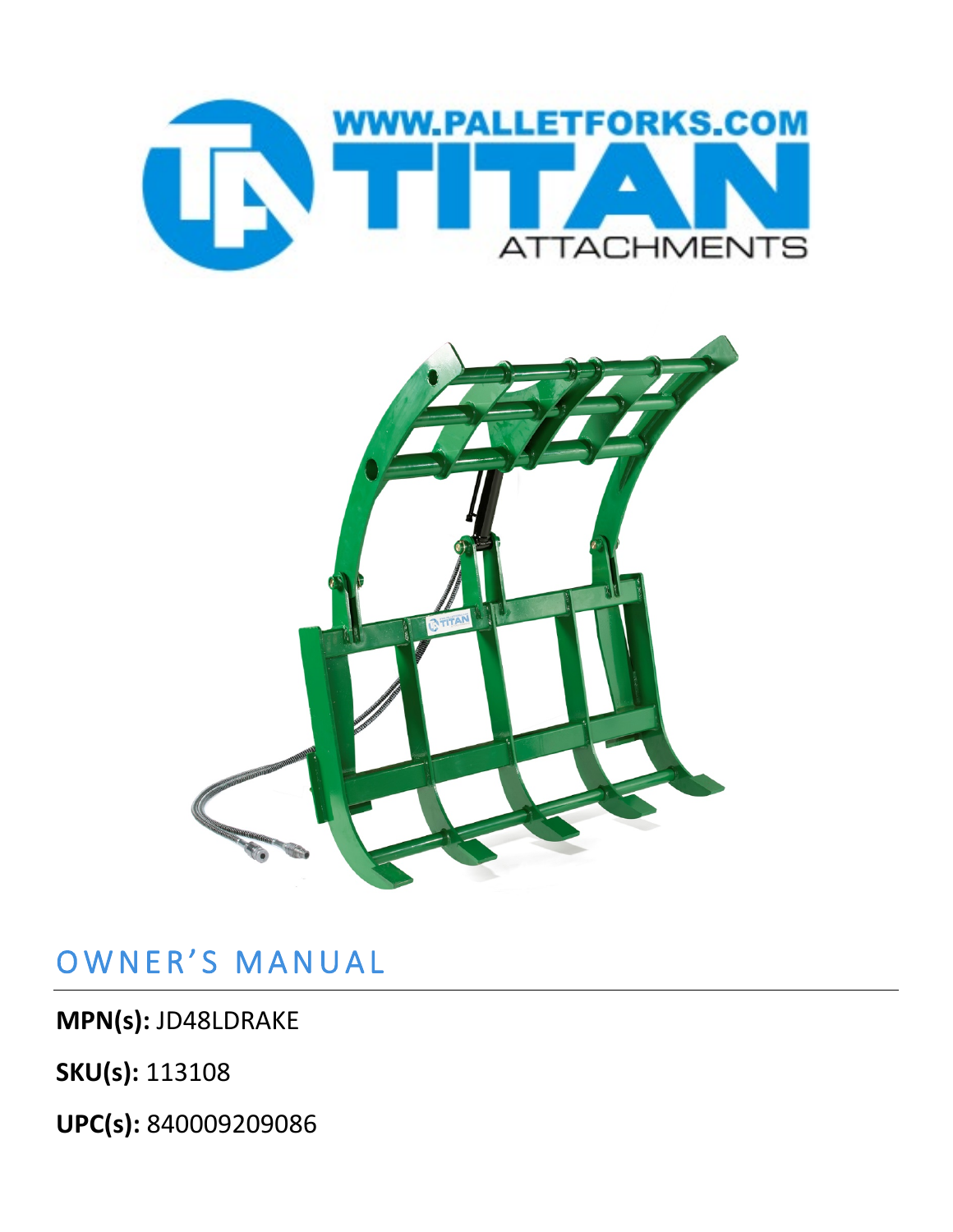PARTS DIAGRAM / EXPLODED VIEW



| <b>ITEM</b>  | <b>PART</b>  | <b>DESCRIPTION</b>              | <b>QTY</b> |
|--------------|--------------|---------------------------------|------------|
|              | JD48LDRAKE01 | <b>JD48LDRAKE MAIN ASSEMBLY</b> |            |
| $\mathbf{z}$ | JD48LDRAKE02 | 1" LOCK PIN-1                   |            |
| 3            | JD48LDRAKE03 | 1" LOCK PIN-2                   |            |
| Δ            | JD48LDRAKE04 | <b>LYNCN PIN</b>                |            |

## ASSEMBLY INSTRUCTIONS

− No Assembly Instructions Required.